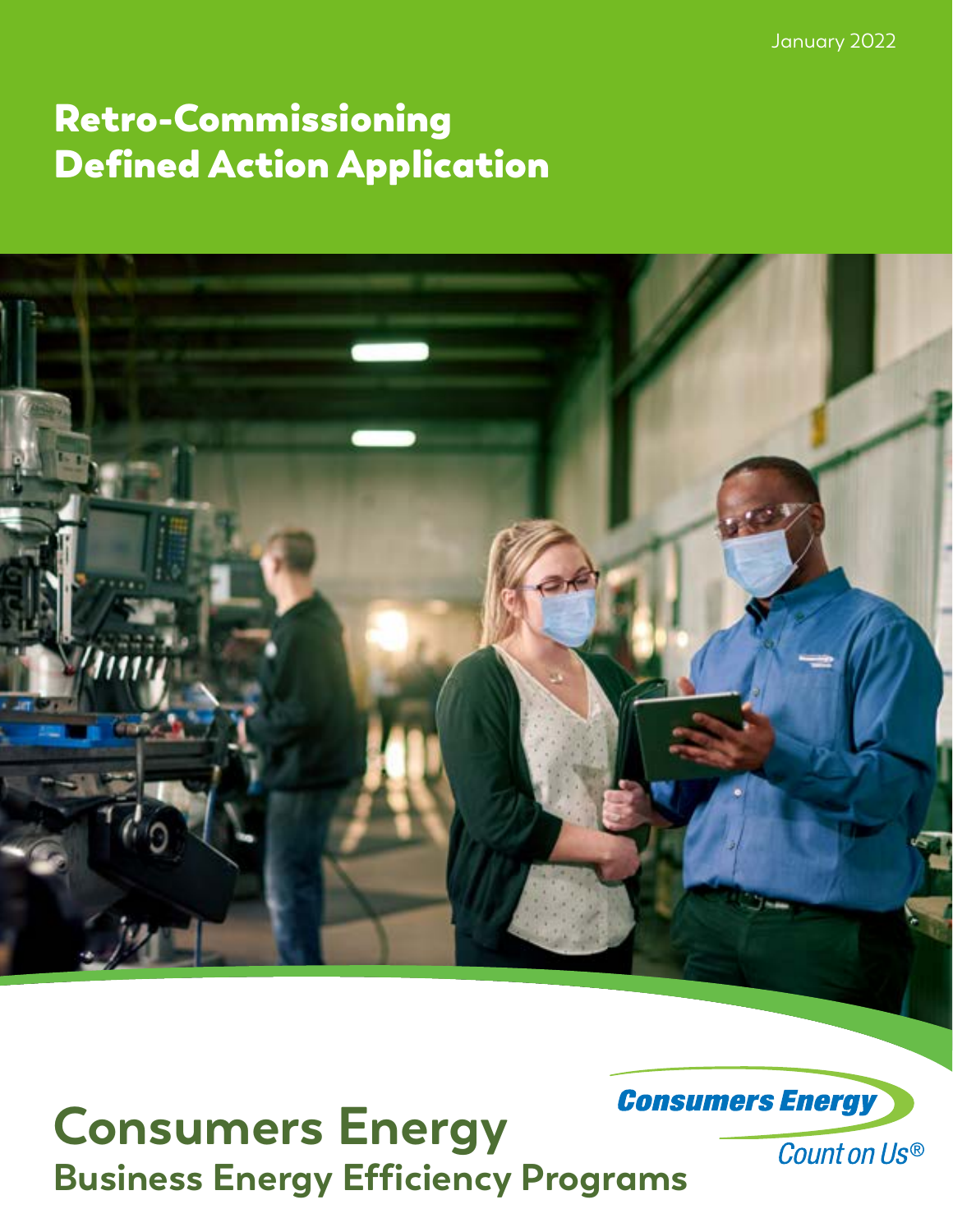# About this Application

Optimized buildings save energy and money. The Retro-Commissioning Defined Action Service from Consumers Energy lets experts assess your facility's energy use and show you small changes can have a big impact on your bottom line.

## What is Retro-Commissioning Defined Action?

Retro-Commissioning Defined Action help optimize the operations of your building to run in the most efficient manner for weather and occupancy conditions. Further, benchmarking your building in ENERGY STAR® to compare it versus national ratings may highlight potential Retro-Commissioning Defined Action items to improve performance.

#### How much could I save?

The Retro-Commissioning Defined Action Service is a targeted operations and maintenance (O&M) based efficiency service. Operations and maintenance based investigations have routinely delivered paybacks for customers in two years or less and savings of up to 15% or more. The majority of the recommendations made after the assessment are modifications to existing control systems and do not require significant capital investment.

## Does my facility qualify?

If you answer "yes" to **all** of these questions, your facility is eligible:

- Do you purchase your electric and/or natural gas service from Consumers Energy?
- Do you have at least 15,000 square feet of conditioned area (heated and cooled) in your facility?
- Is a majority of the building controlled by a building automation system (BAS) with direct digital control (DDC)?
- Is your facility free of major maintenance issues?
- Do you intend to operate the current building systems for the next five years without major upgrades?

#### **Directions**

Please save a copy of this form to your computer by selecting "File>Save As..." before entering text and numbers. Then fill in your information electronically and select "Save". Note that this form requires Adobe Reader® version 11.0 to function properly. Download the most recent version of Adobe Reader® at get.adobe.com/reader.

Complete the pre-notification application if you are applying for a project that requires pre-notification.

Complete the final application if your project was completed within the last 60 days.

# Application Checklist

#### **O** Eligibility

Eligible customers must be served by Consumers Energy electric, natural gas or electric and natural gas services. Eligible facilities must have at least 15,000 square feet of conditioned area with a building automation system and direct digital controls.

## $\Box$  Submit Application

Email, mail or fax a completed copy of the application, sign page 7, including all required documentation. Customer applications will be followed up with a telephone interview to verify eligibility for the service and confirm the approved assessor/implementer.

#### **□ Facility Assessment**

Customers will coordinate with the site assessment team to provide access to building systems and answer questions on facility equipment and operation during the site assessment. Service staff and the provider will schedule a report delivery meeting to review actions planned or completed.

## □ Planning

A time-based implementation plan must be submitted by the customer/implementer to Consumers Energy Business Energy Efficiency Programs after the application has been completed. This should include steps to complete the recommended low cost/no cost facility based action(s).

#### Implementation

Install your selected low cost/no cost efficiency improvement commitments. Collect project documentation for submittal with final application. Additional Commercial and Industrial incentives may be eligible for work beyond the implementation requirements. Service staff will help you determine what may also be available.

## $\Box$  Project Completion

Submit the final application to service staff via mail, email or fax. Please sign page 9 and supply the completed Consumers Energy Retro-commissioning Tool (CERT). Service staff will schedule a final verification meeting to verify implementation and compliance with the service. The incentive will be awarded based on building savings calculated with the Consumers Energy Retro-commissioning Tool (CERT).

#### Submit Application by one of these methods:

**Mail:** Consumers Energy Business Energy Efficiency Program P.O. Box 1040, Okemos, MI, 48805 **Fax:** 877-607-0738 **Email:** Retro-Commissioning@cmsenergy.com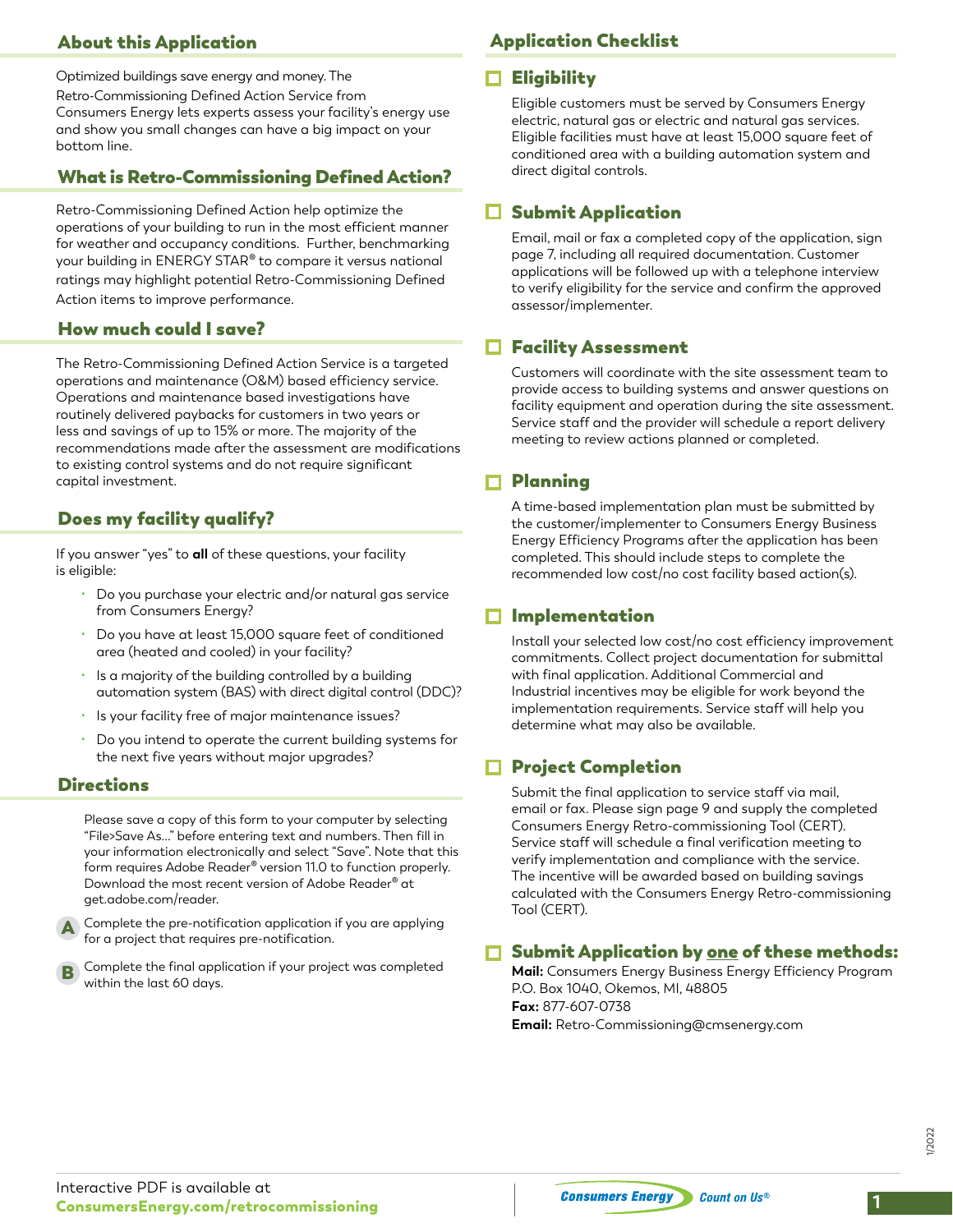## Available Incentives

- An incentive for the Retro-Commissioning Defined Action Service is provided to qualifying facilities that complete implementation of the Defined Action(s). Additional incentives for implemented measures may be available through the Consumers Energy Business Energy Efficiency Commercial and Industrial Program. Prior to receiving the Retro-Commissioning Defined Action incentive, customers will be required to sign a final application stating the Defined Action are completed.
- The incentive amount for the Retro-Commissioning Defined Action is calculated based on the Consumers Energy Retrocommissioning Tool (CERT).

Defined Action incentives are:

- \$0.05 per kWh saved.
- \$6.00 per Mcf saved.
- 100% of project cost.

#### Program Year Incentive Limits

The amount of incentives a customer can receive is limited. A facility is defined as a single customer who is responsible for paying the Consumers Energy electricity and/or natural gas bill. A customer is defined as the organization under which the company (or companies) are owned or operated, regardless of who is responsible for paying the bill. The facility must have a commercial rate code. The program has a limited annual budget. Applications will be processed until allocated funds are reserved or spent each program year.

| <b>Prescriptive Incentives</b>               | 100% of the total project cost                                          |
|----------------------------------------------|-------------------------------------------------------------------------|
| <b>Custom Incentives</b>                     | 100% of the total project cost (for Retro-Commissioning Defined Action) |
| Retro-Commissioning Customer Incentive Limit | \$120,000 across all facilities per customer                            |
| Natural Gas Customer Incentive Limit         | \$1,000,000 across all facilities per customer                          |
| Electric Customer Incentive Limit            | \$2,000,000 across all facilities per customer                          |

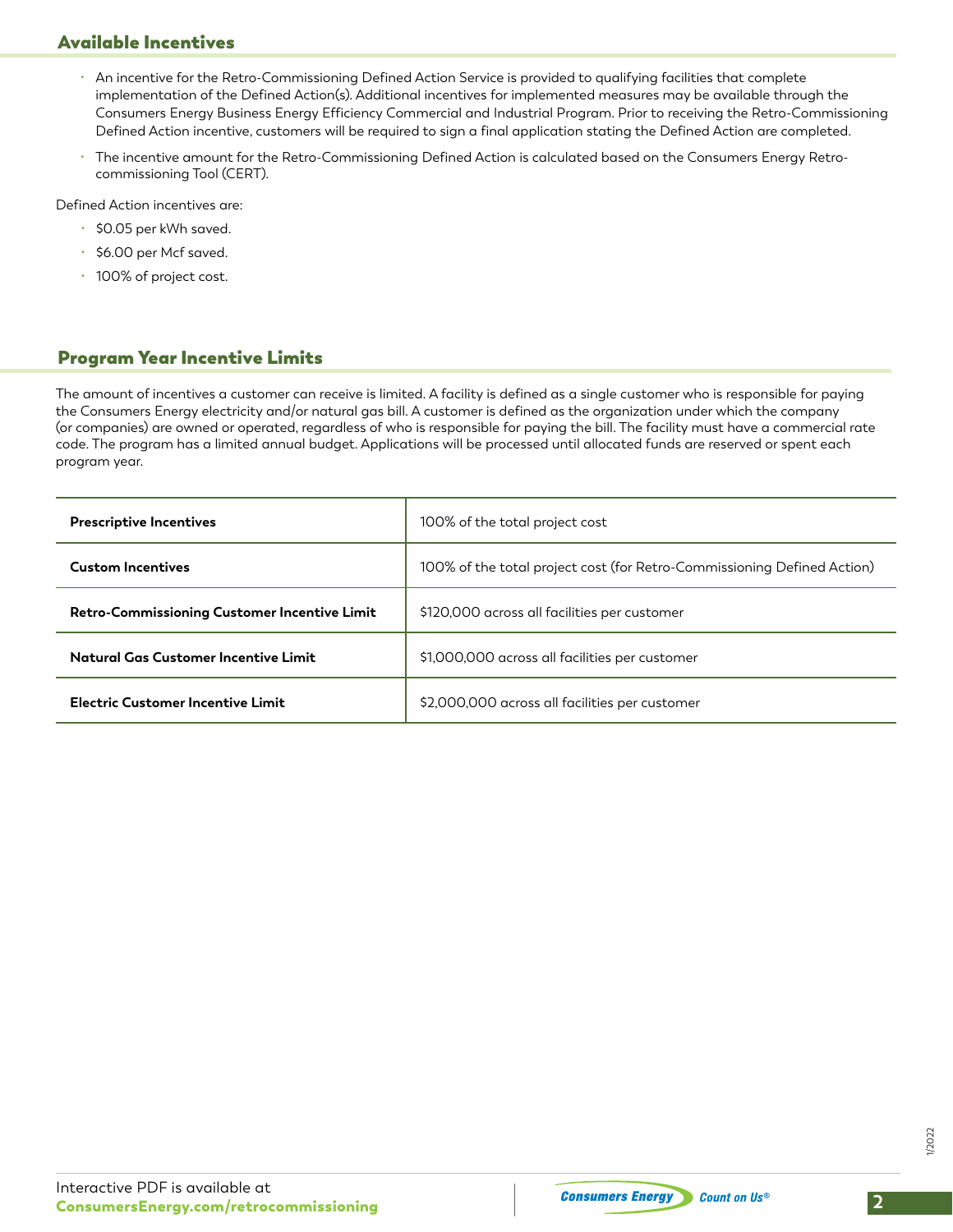|                                                            |                                                                                                                | Date                                                                                                                                                                                                                                 | <b>Assigned</b>    | CE-                                       |                                     |
|------------------------------------------------------------|----------------------------------------------------------------------------------------------------------------|--------------------------------------------------------------------------------------------------------------------------------------------------------------------------------------------------------------------------------------|--------------------|-------------------------------------------|-------------------------------------|
|                                                            | ** W-9 must be provided for payee with application.                                                            | For internal use only                                                                                                                                                                                                                |                    |                                           |                                     |
| * Company name as it appears on your W-9.                  |                                                                                                                |                                                                                                                                                                                                                                      |                    |                                           |                                     |
|                                                            | Phone that the contract of the contract of the contract of the contract of the contract of the contract of the | Email                                                                                                                                                                                                                                |                    | Fax                                       |                                     |
| City                                                       |                                                                                                                |                                                                                                                                                                                                                                      | State              | <b>ZIP</b>                                |                                     |
|                                                            |                                                                                                                | Mailing Address Mailing Address And Address And Address And Address And Address And Address And Address And Address                                                                                                                  |                    |                                           |                                     |
| Contact Name                                               |                                                                                                                |                                                                                                                                                                                                                                      |                    | Title                                     |                                     |
| Company Name*                                              | <u> 1989 - Andrea Andrew Maria (h. 1989).</u>                                                                  |                                                                                                                                                                                                                                      |                    | Consumers Energy Contractor ID (if known) |                                     |
|                                                            |                                                                                                                | Technical Contact Information (Trade Ally, Contractor, Designer, etc.)                                                                                                                                                               |                    |                                           |                                     |
|                                                            |                                                                                                                |                                                                                                                                                                                                                                      |                    |                                           |                                     |
| <b>Estimated Completion Date</b>                           |                                                                                                                |                                                                                                                                                                                                                                      |                    | <b>Total Incentive Requested</b>          |                                     |
| City                                                       |                                                                                                                |                                                                                                                                                                                                                                      | State              | <b>ZIP</b>                                |                                     |
| <b>Installation Address</b>                                |                                                                                                                |                                                                                                                                                                                                                                      |                    |                                           |                                     |
| <b>Project Information</b><br>Project Name (if applicable) |                                                                                                                |                                                                                                                                                                                                                                      |                    |                                           |                                     |
|                                                            |                                                                                                                |                                                                                                                                                                                                                                      |                    |                                           |                                     |
| EIN/Federal Tax ID                                         | Tax ID Number: Please provide your EIN/Federal Tax ID below.                                                   |                                                                                                                                                                                                                                      | <b>Exemptions:</b> | Payee Code__________ FATCA Code ____      |                                     |
|                                                            | single-member LLC                                                                                              | S Corporation                                                                                                                                                                                                                        | Trust/estate       |                                           |                                     |
|                                                            | Tax Status **: □ Individual/Sole proprietor                                                                    | C Corporation                                                                                                                                                                                                                        | Partnership        |                                           | LLC Enter Tax Classification_______ |
|                                                            | <b>Customer Tax Information (Required for All Applications)</b>                                                |                                                                                                                                                                                                                                      |                    |                                           |                                     |
|                                                            |                                                                                                                |                                                                                                                                                                                                                                      |                    |                                           |                                     |
| $\Box$ Data                                                | $\Box$ Hospital                                                                                                | Public Assembly                                                                                                                                                                                                                      | Other              |                                           |                                     |
| Convenience Store<br>□ Grocery                             | School (K-8)<br>University/College                                                                             | Small Office<br>Religious                                                                                                                                                                                                            | Warehouse          | Quick Service Restaurant                  | ft <sup>2</sup>                     |
| Biotech                                                    | High School                                                                                                    | Large Office                                                                                                                                                                                                                         |                    | <b>Full Service Restaurant</b>            | Facility Size (Area)                |
| Auto Repair                                                | Light Industrial                                                                                               | Motel                                                                                                                                                                                                                                |                    | Small Retail                              |                                     |
| Agriculture                                                | Heavy Industrial                                                                                               | Hotel                                                                                                                                                                                                                                |                    | <b>Big Box Retail</b>                     |                                     |
| <b>Primary Business Type</b>                               |                                                                                                                |                                                                                                                                                                                                                                      |                    |                                           |                                     |
|                                                            | <b>Consumers Energy Electric Account Number (at Project Location)</b>                                          |                                                                                                                                                                                                                                      |                    |                                           |                                     |
|                                                            |                                                                                                                | <b>Consumers Energy Natural Gas Account Number (at Project Location)</b>                                                                                                                                                             |                    |                                           |                                     |
| Phone                                                      |                                                                                                                | Email<br>We will use your email address solely to provide timely information about the Consumers Energy Business Energy Efficiency Programs and your projects.                                                                       |                    |                                           |                                     |
| City                                                       |                                                                                                                | <u>State State State State State State State State State State State State State State State State State State State State State State State State State State State State State State State State State State State State State</u> |                    |                                           |                                     |
| <b>Mailing Address</b>                                     |                                                                                                                | <u>and the state of the state of the state of the state of the state of the state of the state of the state of th</u>                                                                                                                |                    | ZIP                                       |                                     |
| Contact Name                                               |                                                                                                                |                                                                                                                                                                                                                                      |                    | Title                                     |                                     |
|                                                            |                                                                                                                | (as it appears on Consumers Energy bill) (and the state of the state of the state of the state of the state of the state of the state of the state of the state of the state of the state of the state of the state of the sta       |                    |                                           |                                     |
| Company Name                                               |                                                                                                                |                                                                                                                                                                                                                                      |                    |                                           |                                     |
|                                                            | <b>Customer Information (Required for All Applications)</b>                                                    |                                                                                                                                                                                                                                      |                    |                                           |                                     |

1/2022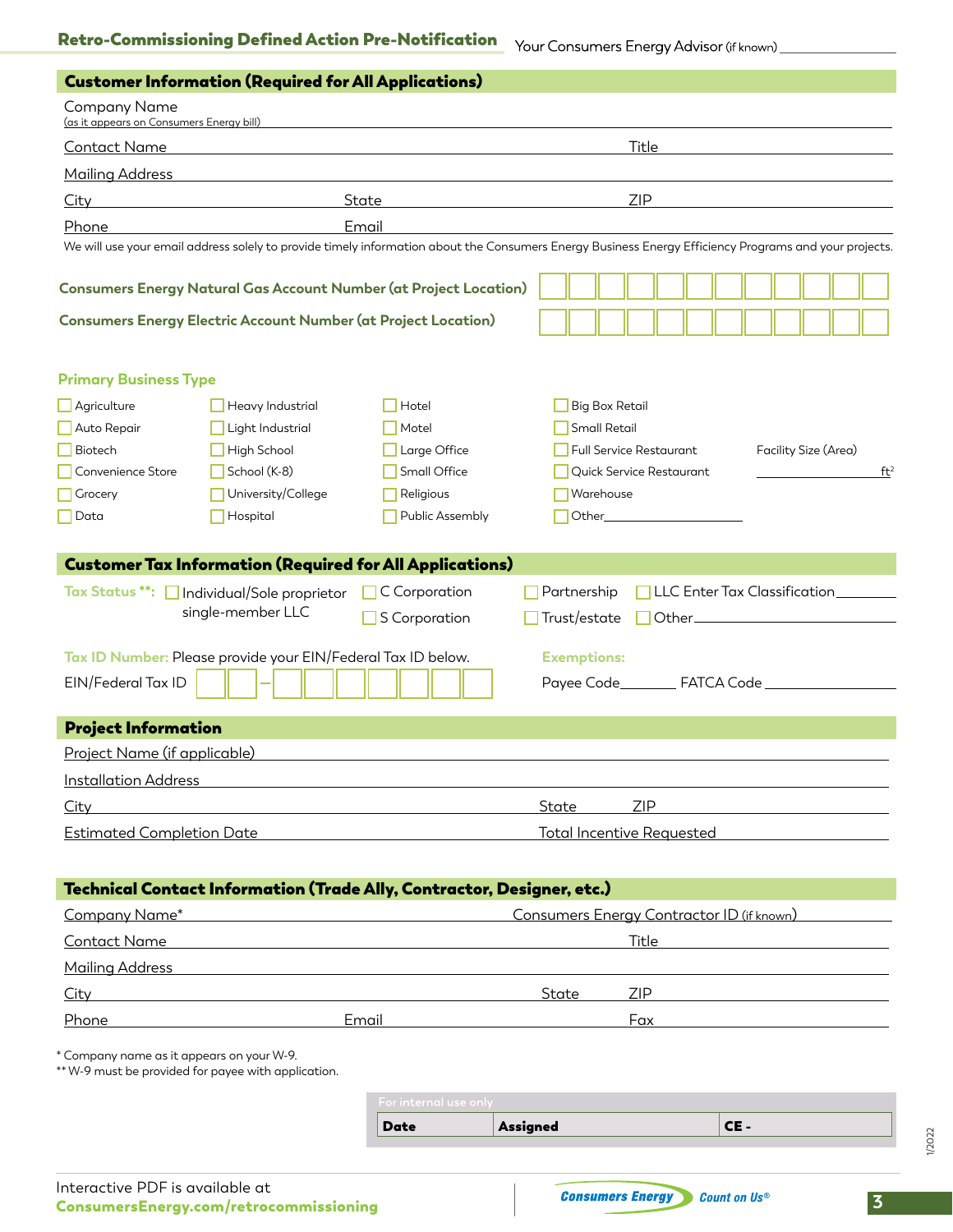## Retro-Commissioning Defined Action Information

| <b>Natural Gas Provider</b>                                                                                                                   | <b>Electricity Provider</b>                                                                                                                                                                |                                                                                                                                               |                                                                                                                                                         |
|-----------------------------------------------------------------------------------------------------------------------------------------------|--------------------------------------------------------------------------------------------------------------------------------------------------------------------------------------------|-----------------------------------------------------------------------------------------------------------------------------------------------|---------------------------------------------------------------------------------------------------------------------------------------------------------|
| <b>Consumers Energy</b><br><b>DTE Energy</b><br>Other                                                                                         | <b>Consumers Energy</b><br><b>DTE Energy</b><br>Other                                                                                                                                      |                                                                                                                                               |                                                                                                                                                         |
| <b>Facility Information</b>                                                                                                                   |                                                                                                                                                                                            |                                                                                                                                               |                                                                                                                                                         |
|                                                                                                                                               | Ft <sup>2</sup> , total area<br>.Ft <sup>2</sup> , conditioned area<br>Year of construction<br>Number of floors<br>% occupied<br>Number of people in the<br>building 8 hours or more a day |                                                                                                                                               | Number of full time employees<br>on maintenance staff<br>Manufacturer of building<br>automation system (BAS)<br>Age of BAS<br>Annual hours of operation |
| <b>HVAC Systems (Check all that apply)</b>                                                                                                    |                                                                                                                                                                                            |                                                                                                                                               |                                                                                                                                                         |
| <b>Plants</b><br>Air Handler Units<br>Boiler, Electric<br><b>Boiler, Natural Gas</b><br>Chiller, Absorption<br>Chiller, Electric<br>Condenser | Cooling Tower<br>Rooftop Units<br>Unit Heaters, Natural Gas<br>Unit Heaters, Electric<br>Water Loop Heat Pumps                                                                             | <b>Distribution</b><br>Baseboard, Electric<br>Baseboard, Hot Water<br><b>Chilled Water</b><br>Constant Volume<br>Hot Water<br>Radiator, Steam | Reheat, Electric<br>Reheat, Hot Water<br>Steam<br>Variable Air Volume, VAV                                                                              |

□ Do you purchase your electric and/or natural gas service from Consumers Energy?

□ Do you have at least 15,000 square feet of conditioned area (heated and cooled) in your facility?

 $\Box$  Is a majority of the building controlled by a building automation system (BAS) with direct digital control (DDC)?

 $\Box$  Is your facility free of major maintenance issues?

□ Do you intend to operate the current building systems for the next five years without major upgrades?

1/2022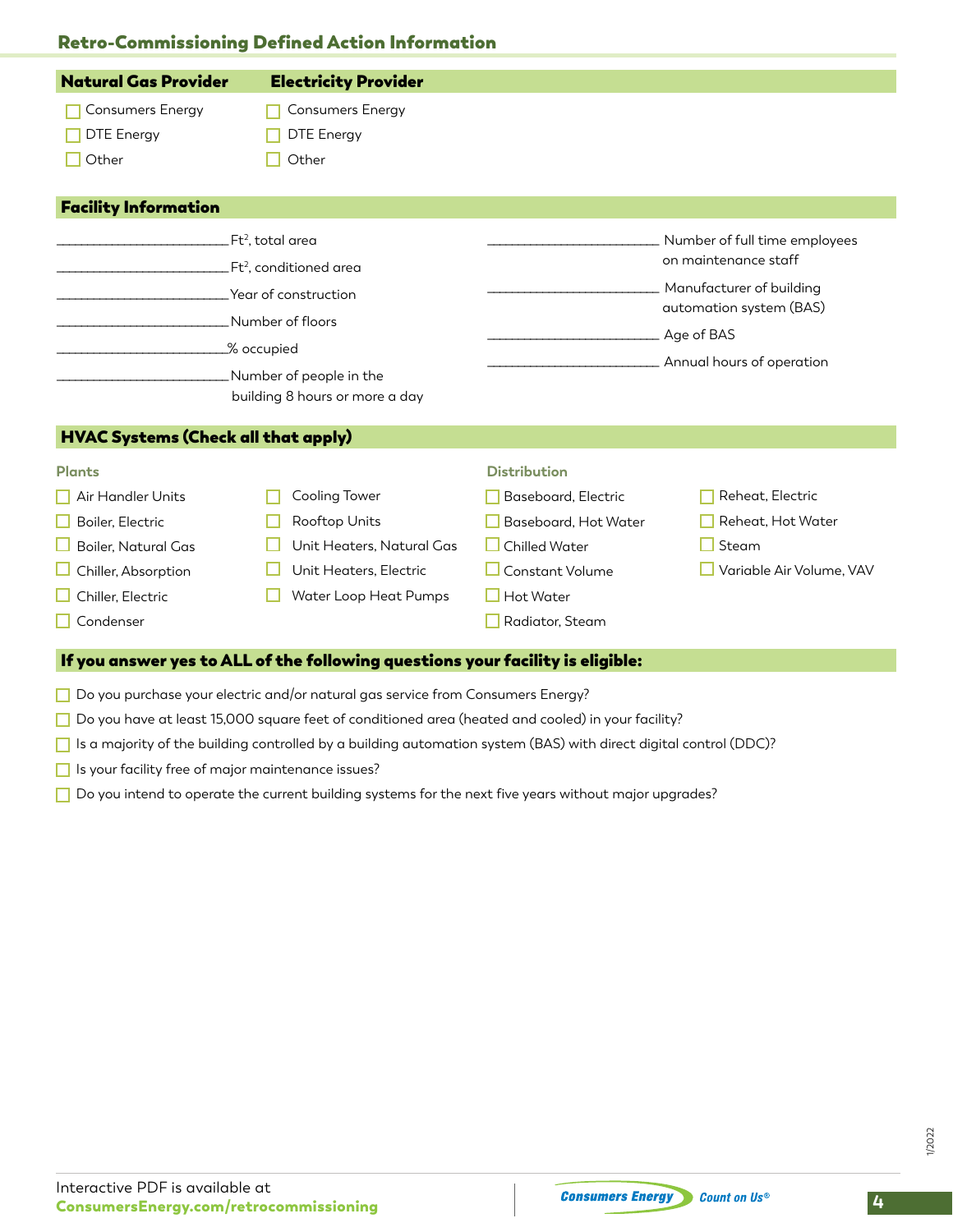## Terms and Conditions

As an eligible Consumers Energy customer, I certify the indicated energy efficiency measures were installed during the 2021 program year. The energy optimization measures are installed in a qualifying facility and not for resale. Additional Service Terms and Conditions may be found in the Policy and Procedures Manual available at ConsumersEnergy.com/startsaving.

I understand that in the event the application received a reservation, that reservation is not a guarantee of payment. Incentive payment will be based upon the Final Application meeting the Service Terms and Conditions.

#### **Selected terms and conditions include, but are not limited to:**

- Project funds are reserved for 90 days from the date of the reservation letter (18 months for New Construction projects). Final applications and all required documentation must be received within 60 days of project completion.
- The service has a limited budget but is an annual service. Applications will be processed until allocated funds are fully subscribed or spent each program year. Incentive amounts are subject to change at any time within the program year; however, reserved incentive amounts will be honored within a program year.
- New Construction final applications must be received by Nov. 30 of the program year to qualify for the current year's funding. Multi-year project incentives may vary in accordance with program year changes.
- All equipment must be purchased and installed prior to submitting the Final Application.
- All equipment installed must meet the minimum specifications as stated in the Incentive Catalog and in the Service Terms and Conditions. Failure to meet the minimum specifications will result in disqualification of the measure or incentive payment.
- Applicant agrees to inspection and measurement activities by the utility or its representatives of both project payment and equipment installation for up to five (5) years.
- Incentives may be taxable and the applicant is solely responsible for the payment of any resulting taxes. Incentives will be reported to the IRS, unless applicant is corporation or exempt.
- The applicant may be required to refund some or all of the incentives if the measures do not remain (or were not) installed for a period of five (5) years or the end of the product life, whichever is less.
- All materials removed, including lamps and PCB ballasts, must be taken out of service permanently and disposed of in accordance with local, state and federal codes and ordinances. The Applicant is responsible for being aware of any applicable codes or ordinances. Information about hazardous waste disposal may be found at: michigan.gov/deq.
- For certain measures, the incentive amount will be determined based on the estimated energy savings. The Applicant may be required to provide documentation on energy savings calculations and assumptions. Consumers Energy will make the final determination of the energy savings and thus the incentive amount to be paid.
- Consumers Energy has no obligations regarding and does not endorse or guarantee any claims, promises, work, or equipment made, performed or furnished by any contractors or equipment vendors that sell or install any energy efficiency measure.
- I have read and understand the service requirements, Measure Specifications and Service Guidelines set forth in this Application, the Incentive Catalog and the service Policy and Procedures Manual and agree to abide by those requirements. Furthermore, I concur that I must meet all eligibility criteria in order to be paid under this service and not receive incentives from any other utility for the same project.
- I certify that the information on this Application is true and accurate. I understand that Consumers Energy and its authorized agents may utilize my account information and project scope to evaluate my Application for compliance with the service Policy and Procedures Manual. I authorize Consumers Energy to utilize certain information including, my company name, energy savings and incentive value for regulatory and promotional purposes. If I choose to opt out of any recognition, I must indicate this choice in a written letter to the Consumers Energy Business Energy Efficiency Program team.
- Reserved incentive amounts are not guaranteed and the actual amounts will be based on a review of the final Application and supporting documentation (and may be capped at the reserved amount).
- The final incentive amount will be based on the service requirements for the year which the file is paid.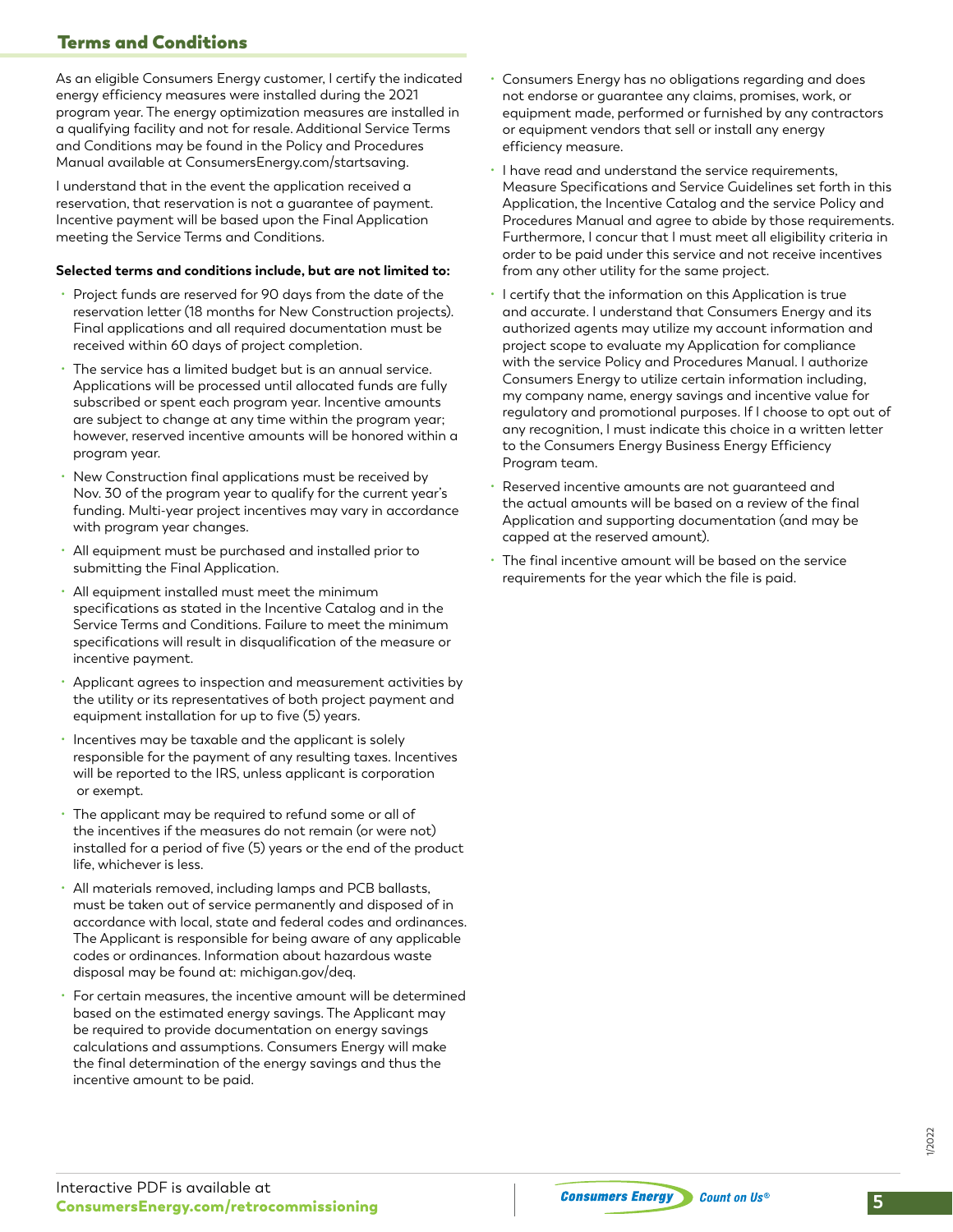## Retro-Commissioning Defined Action Information

| <b>FIM</b>     | <b>Description</b>                                                             | <b>Potential</b><br>Mcf<br>savings | <b>Potential</b><br><b>kWh</b><br>savings | In plan | <b>Implemented</b><br><b>Mcf Savings</b> | <b>Implemented</b><br><b>kWh savings</b> | Variance<br>to plan or<br>measure |
|----------------|--------------------------------------------------------------------------------|------------------------------------|-------------------------------------------|---------|------------------------------------------|------------------------------------------|-----------------------------------|
| $\mathcal{I}$  | Reduce AHU Operating Schedules and<br>Implement Optimum Start where Applicable | 3.000                              | 78,000                                    | Yes     | 2.000                                    | 65,000                                   | Operating<br>hours<br>increased   |
| 1              | Optimize Air Handling Scheduling                                               |                                    |                                           |         |                                          |                                          |                                   |
| 2              | Optimize Economizer Performance                                                |                                    |                                           |         |                                          |                                          |                                   |
| 3              | Optimize or Reset Supply Air Temperature                                       |                                    |                                           |         |                                          |                                          |                                   |
| 4              | Reduce or Reset Discharge Static<br>Pressure Set Point                         |                                    |                                           |         |                                          |                                          |                                   |
| 5              | Optimize VFD on Supply Fan                                                     |                                    |                                           |         |                                          |                                          |                                   |
| 6              | Optimize VFD on Return Fan                                                     |                                    |                                           |         |                                          |                                          |                                   |
| $\overline{7}$ | Optimize VFD On Chilled Water<br>Supply Temperature                            |                                    |                                           |         |                                          |                                          |                                   |
| 8              | Optimize or Reset Chilled Water<br>Supply Temperature                          |                                    |                                           |         |                                          |                                          |                                   |
| 9              | Optimize or Reset Condenser Water<br>Supply Temperature                        |                                    |                                           |         |                                          |                                          |                                   |
| 10             | Optimize VFD on Cooling Tower Fans                                             |                                    |                                           |         |                                          |                                          |                                   |
| 11             | VAV Damper Reset To Minimum<br><b>Before Heating Mode</b>                      |                                    |                                           |         |                                          |                                          |                                   |
| 12             | Schedule Lighting                                                              |                                    |                                           |         |                                          |                                          |                                   |
| 13             | Night Setback                                                                  |                                    |                                           |         |                                          |                                          |                                   |
| 14             | <b>Adjust Unoccupied Operations</b>                                            |                                    |                                           |         |                                          |                                          |                                   |
| 15             | Reduce Outside Air                                                             |                                    |                                           |         |                                          |                                          |                                   |
| 16             | Pump Pressure Setpoint Reset<br>or Reduction                                   |                                    |                                           |         |                                          |                                          |                                   |

#### Step 1: Facility Improvement Measure Summary and Plan

#### Step 2: Energy Savings Summary

| <b>Service</b> | Unit       | <b>Total Planned Potential</b> | Total Implemented Savings |
|----------------|------------|--------------------------------|---------------------------|
| Natural Gas    | Mcf        |                                |                           |
| Electric       | <b>kWh</b> |                                |                           |

## Step 3: Incentive

| <b>Service</b> | <b>Unit</b> | Current<br><b>Energy Cost</b><br>(S/Unit) | Annual<br><b>Savinas</b><br>$\left \left(\mathsf{Unit}/\mathsf{Yr}\right)(\mathsf{A})\right $ (\$/Unit) (B) | <b>Incentive</b><br><b>Rate</b> | <b>Calculated</b><br>Incentive<br>(AxB) | <b>Project</b><br>Cost | <b>Simple</b><br>Payback<br><b>Period</b> | <b>Total</b><br><b>Custom</b><br><b>Incentive</b> |
|----------------|-------------|-------------------------------------------|-------------------------------------------------------------------------------------------------------------|---------------------------------|-----------------------------------------|------------------------|-------------------------------------------|---------------------------------------------------|
| Natural Gas    | Mcf         |                                           |                                                                                                             | \$6.00                          |                                         |                        |                                           |                                                   |
| Electric       | kWh         |                                           |                                                                                                             | \$0.05                          |                                         |                        |                                           |                                                   |

#### Step 4: Executive Summary (Please Define Project Scope in Further Detail)

Customer cannot apply for, nor receive, duplicate incentives for the same project, product, equipment or service from more than one utility company.

1/2022